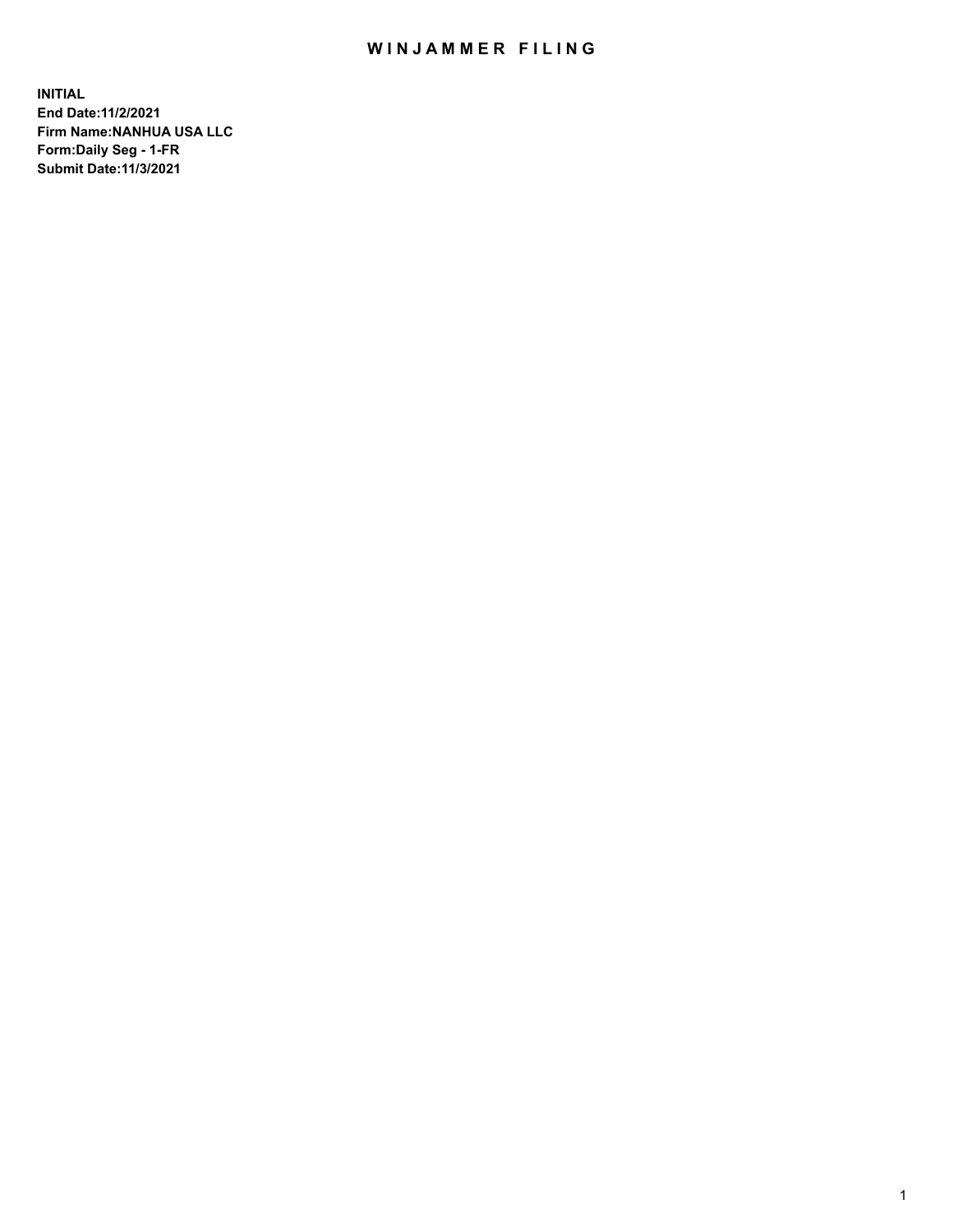## **INITIAL End Date:11/2/2021 Firm Name:NANHUA USA LLC Form:Daily Seg - 1-FR Submit Date:11/3/2021 Daily Segregation - Cover Page**

Name of Company **NANHUA USA LLC** [0010] Contact Name **Tracy Yuan** [0040] Contact Phone Number **+1 (312) 526-3930** [0060] Contact Email Address **tracy.yuan@nanhua-usa.com** [0065] FCM's Customer Segregated Funds Residual Interest Target (choose one): a. Minimum dollar amount: ; or **3,500,000** [8930] b. Minimum percentage of customer segregated funds required:% ; or **0** [8940] c. Dollar amount range between:and; or **0** [8950] **0** [8951] d. Percentage range of customer segregated funds required between:% and%. **0** [8960] **0** [8961] FCM's Customer Secured Amount Funds Residual Interest Target (choose one): a. Minimum dollar amount: ; or **100,000** [8970] b. Minimum percentage of customer secured funds required:% ; or **0** [8980] c. Dollar amount range between:and; or **0** [8990] **0** [8991] d. Percentage range of customer secured funds required between:% and%. **0** [9000] **0** [9001] FCM's Cleared Swaps Customer Collateral Residual Interest Target (choose one): a. Minimum dollar amount: ; or **0** [9010] b. Minimum percentage of cleared swaps customer collateral required:% ; or **0** [9020] c. Dollar amount range between:and; or **0** [9030] **0** [9031]

d. Percentage range of cleared swaps customer collateral required between:% and%. **0** [9040] **0** [9041]

Attach supporting documents CH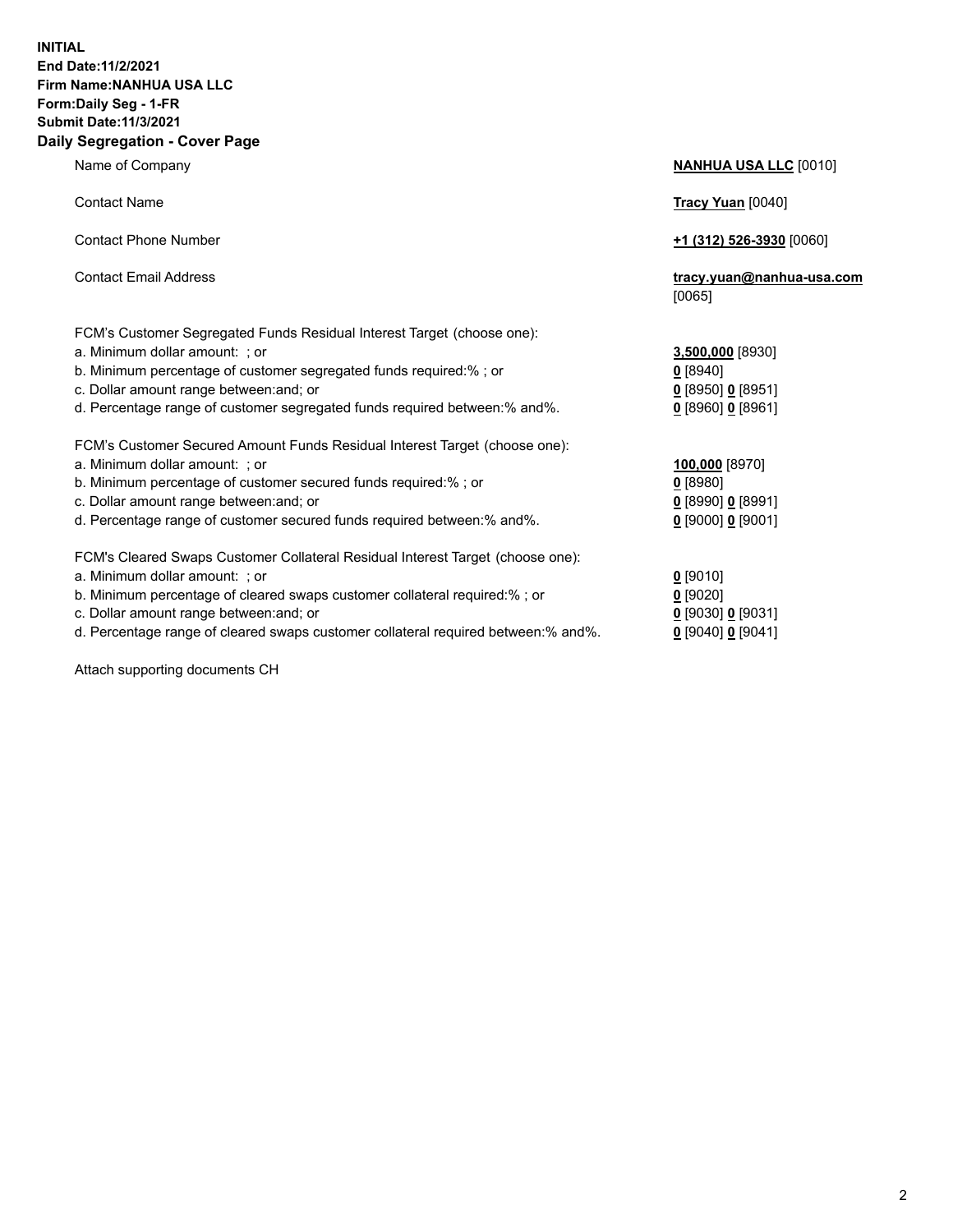## **INITIAL End Date:11/2/2021 Firm Name:NANHUA USA LLC Form:Daily Seg - 1-FR Submit Date:11/3/2021 Daily Segregation - Secured Amounts**

|     | Foreign Futures and Foreign Options Secured Amounts                                         |                         |
|-----|---------------------------------------------------------------------------------------------|-------------------------|
|     | Amount required to be set aside pursuant to law, rule or regulation of a foreign            | $0$ [5605]              |
|     | government or a rule of a self-regulatory organization authorized thereunder                |                         |
| 1.  | Net ledger balance - Foreign Futures and Foreign Option Trading - All Customers             |                         |
|     | A. Cash                                                                                     | 249,705 [5615]          |
|     | B. Securities (at market)                                                                   | $0$ [5617]              |
| 2.  | Net unrealized profit (loss) in open futures contracts traded on a foreign board of trade   | $0$ [5625]              |
| 3.  | Exchange traded options                                                                     |                         |
|     | A. Market value of open option contracts purchased on a foreign board of trade              | $0$ [5635]              |
|     | B. Market value of open contracts granted (sold) on a foreign board of trade                | $0$ [5637]              |
| 4.  | Net equity (deficit) (add lines 1. 2. and 3.)                                               | 249,705 [5645]          |
| 5.  | Account liquidating to a deficit and account with a debit balances - gross amount           | $0$ [5651]              |
|     | Less: amount offset by customer owned securities                                            | $0$ [5652] $0$ [5654]   |
| 6   | Amount required to be set aside as the secured amount - Net Liquidating Equity              | 249,705 [5655]          |
|     | Method (add lines 4 and 5)                                                                  |                         |
| 7.  | Greater of amount required to be set aside pursuant to foreign jurisdiction (above) or line | 249,705 [5660]          |
|     | 6.                                                                                          |                         |
|     | FUNDS DEPOSITED IN SEPARATE REGULATION 30.7 ACCOUNTS                                        |                         |
| 1.  | Cash in Banks                                                                               |                         |
|     | A. Banks located in the United States                                                       | 544,509 [5700]          |
|     | B. Other banks qualified under Regulation 30.7                                              | 0 [5720] 544,509 [5730] |
| 2.  | Securities                                                                                  |                         |
|     | A. In safekeeping with banks located in the United States                                   | $0$ [5740]              |
|     | B. In safekeeping with other banks qualified under Regulation 30.7                          | 0 [5760] 0 [5770]       |
| 3.  | Equities with registered futures commission merchants                                       |                         |
|     | A. Cash                                                                                     | $0$ [5780]              |
|     | <b>B.</b> Securities                                                                        | $0$ [5790]              |
|     | C. Unrealized gain (loss) on open futures contracts                                         | $0$ [5800]              |
|     | D. Value of long option contracts                                                           | $0$ [5810]              |
|     | E. Value of short option contracts                                                          | 0 [5815] 0 [5820]       |
| 4.  | Amounts held by clearing organizations of foreign boards of trade                           |                         |
|     | A. Cash                                                                                     | $0$ [5840]              |
|     | <b>B.</b> Securities                                                                        | $0$ [5850]              |
|     | C. Amount due to (from) clearing organization - daily variation                             | $0$ [5860]              |
|     | D. Value of long option contracts                                                           | $0$ [5870]              |
|     | E. Value of short option contracts                                                          | 0 [5875] 0 [5880]       |
| 5.  | Amounts held by member of foreign boards of trade                                           |                         |
|     | A. Cash                                                                                     | 58,300 [5900]           |
|     | <b>B.</b> Securities                                                                        | $0$ [5910]              |
|     | C. Unrealized gain (loss) on open futures contracts                                         | $0$ [5920]              |
|     | D. Value of long option contracts                                                           | $0$ [5930]              |
|     | E. Value of short option contracts                                                          | 0 [5935] 58,300 [5940]  |
| 6.  | Amounts with other depositories designated by a foreign board of trade                      | $0$ [5960]              |
| 7.  | Segregated funds on hand                                                                    | $0$ [5965]              |
| 8.  | Total funds in separate section 30.7 accounts                                               | 602,809 [5970]          |
| 9.  | Excess (deficiency) Set Aside for Secured Amount (subtract line 7 Secured Statement         | 353,104 [5680]          |
|     | Page 1 from Line 8)                                                                         |                         |
| 10. | Management Target Amount for Excess funds in separate section 30.7 accounts                 | 100,000 [5980]          |
| 11. | Excess (deficiency) funds in separate 30.7 accounts over (under) Management Target          | 253,104 [5985]          |
|     |                                                                                             |                         |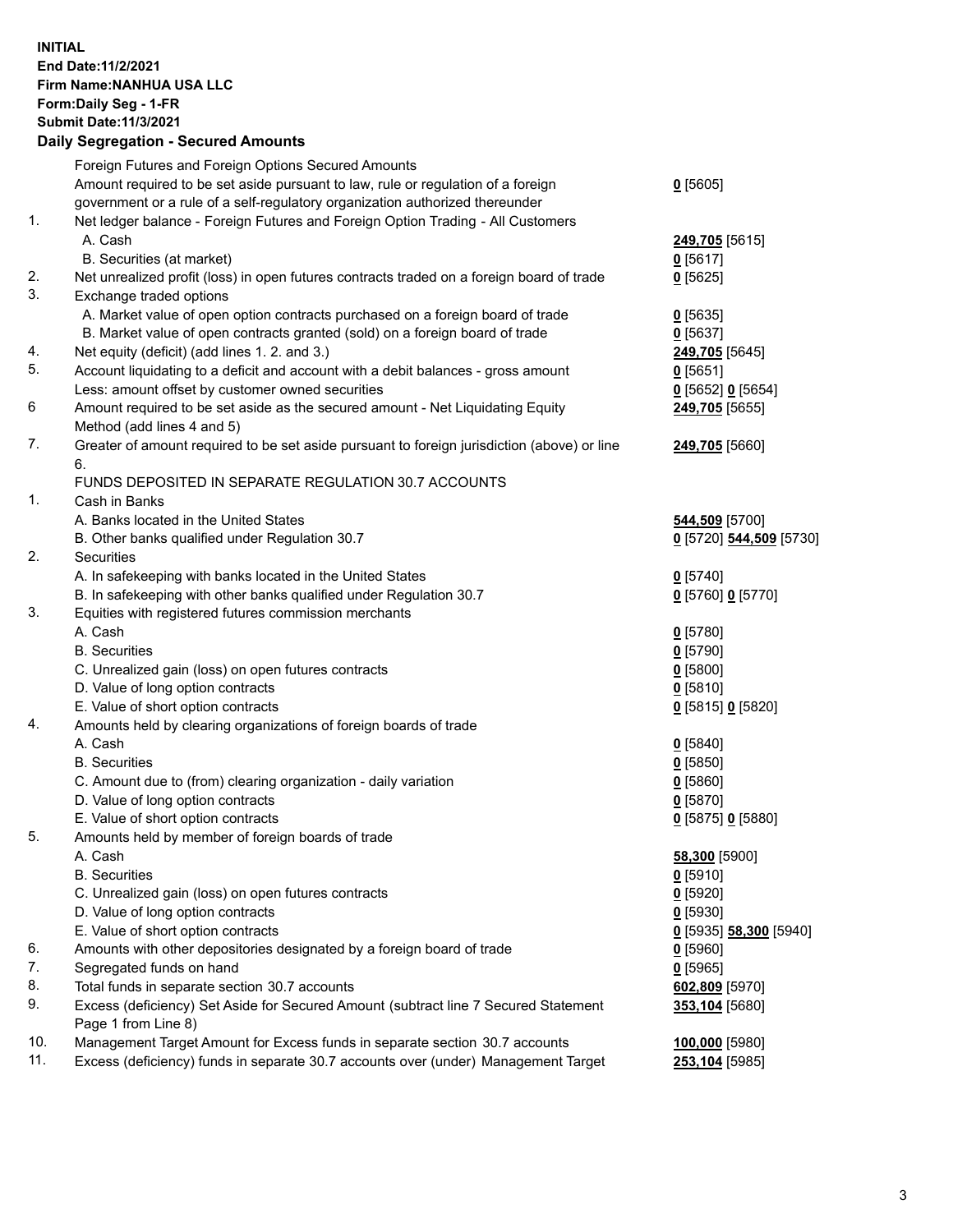| <b>INITIAL</b><br>End Date: 11/2/2021<br><b>Firm Name: NANHUA USA LLC</b><br>Form: Daily Seg - 1-FR<br><b>Submit Date: 11/3/2021</b><br>Daily Segregation - Segregation Statement |                                                                                           |                      |  |  |
|-----------------------------------------------------------------------------------------------------------------------------------------------------------------------------------|-------------------------------------------------------------------------------------------|----------------------|--|--|
|                                                                                                                                                                                   | SEGREGATION REQUIREMENTS (Section 4d(2) of the CEAct)                                     |                      |  |  |
| 1.                                                                                                                                                                                | Net ledger balance                                                                        |                      |  |  |
|                                                                                                                                                                                   | A. Cash                                                                                   | 130,313,926 [5000]   |  |  |
|                                                                                                                                                                                   | B. Securities (at market)                                                                 | $0$ [5010]           |  |  |
| 2.                                                                                                                                                                                | Net unrealized profit (loss) in open futures contracts traded on a contract market        | $-14,568,524$ [5020] |  |  |
| 3.                                                                                                                                                                                | Exchange traded options                                                                   |                      |  |  |
|                                                                                                                                                                                   | A. Market value of open option contracts purchased on a contract market                   | 672,634 [5030]       |  |  |
|                                                                                                                                                                                   | B. Market value of open option contracts granted (sold) on a contract market              | $-1,392,469$ [5040]  |  |  |
| 4.                                                                                                                                                                                | Net Equity (deficit) (add lines 1, 2, and 3)                                              | 115,025,567 [5050]   |  |  |
| 5.                                                                                                                                                                                | Accounts liquidating to a deficit and accounts with                                       |                      |  |  |
|                                                                                                                                                                                   | debit balances - gross amount                                                             | $0$ [5060]           |  |  |
|                                                                                                                                                                                   | Less: amount offset by customer owned securities                                          | $0$ [5070] 0 [5080]  |  |  |
| 6.                                                                                                                                                                                | Amount required to be segregated (add lines 4 and 5)                                      | 115,025,567 [5090]   |  |  |
|                                                                                                                                                                                   | FUNDS IN SEGREGATED ACCOUNTS                                                              |                      |  |  |
| 7.                                                                                                                                                                                | Deposited in segregated funds bank accounts                                               |                      |  |  |
|                                                                                                                                                                                   | A. Cash                                                                                   | 3,432,450 [5100]     |  |  |
|                                                                                                                                                                                   | B. Securities representing investment of customers' funds (at market)                     | $0$ [5110]           |  |  |
|                                                                                                                                                                                   | C. Securities held for particular customers or option customers in lieu of cash (at       | $0$ [5120]           |  |  |
| 8.                                                                                                                                                                                | market)<br>Margins on deposit with derivatives clearing organizations of contract markets |                      |  |  |
|                                                                                                                                                                                   | A. Cash                                                                                   | 128,334,788 [5130]   |  |  |
|                                                                                                                                                                                   | B. Securities representing investment of customers' funds (at market)                     | $0$ [5140]           |  |  |
|                                                                                                                                                                                   | C. Securities held for particular customers or option customers in lieu of cash (at       | $0$ [5150]           |  |  |
|                                                                                                                                                                                   | market)                                                                                   |                      |  |  |
| 9.                                                                                                                                                                                | Net settlement from (to) derivatives clearing organizations of contract markets           | -1,221,508 [5160]    |  |  |
| 10.                                                                                                                                                                               | Exchange traded options                                                                   |                      |  |  |
|                                                                                                                                                                                   | A. Value of open long option contracts                                                    | 672,634 [5170]       |  |  |
|                                                                                                                                                                                   | B. Value of open short option contracts                                                   | $-1,392,469$ [5180]  |  |  |
| 11.                                                                                                                                                                               | Net equities with other FCMs                                                              |                      |  |  |
|                                                                                                                                                                                   | A. Net liquidating equity                                                                 | $0$ [5190]           |  |  |
|                                                                                                                                                                                   | B. Securities representing investment of customers' funds (at market)                     | $0$ [5200]           |  |  |
|                                                                                                                                                                                   | C. Securities held for particular customers or option customers in lieu of cash (at       | $0$ [5210]           |  |  |
|                                                                                                                                                                                   | market)                                                                                   |                      |  |  |
| 12.                                                                                                                                                                               | Segregated funds on hand                                                                  | $0$ [5215]           |  |  |
| 13.                                                                                                                                                                               | Total amount in segregation (add lines 7 through 12)                                      | 129,825,895 [5220]   |  |  |
| 14.                                                                                                                                                                               | Excess (deficiency) funds in segregation (subtract line 6 from line 13)                   | 14,800,328 [5230]    |  |  |
| 15.                                                                                                                                                                               | Management Target Amount for Excess funds in segregation                                  | 3,500,000 [5240]     |  |  |
| 16.                                                                                                                                                                               | Excess (deficiency) funds in segregation over (under) Management Target Amount            | 11,300,328 [5250]    |  |  |
|                                                                                                                                                                                   | <b>Excess</b>                                                                             |                      |  |  |